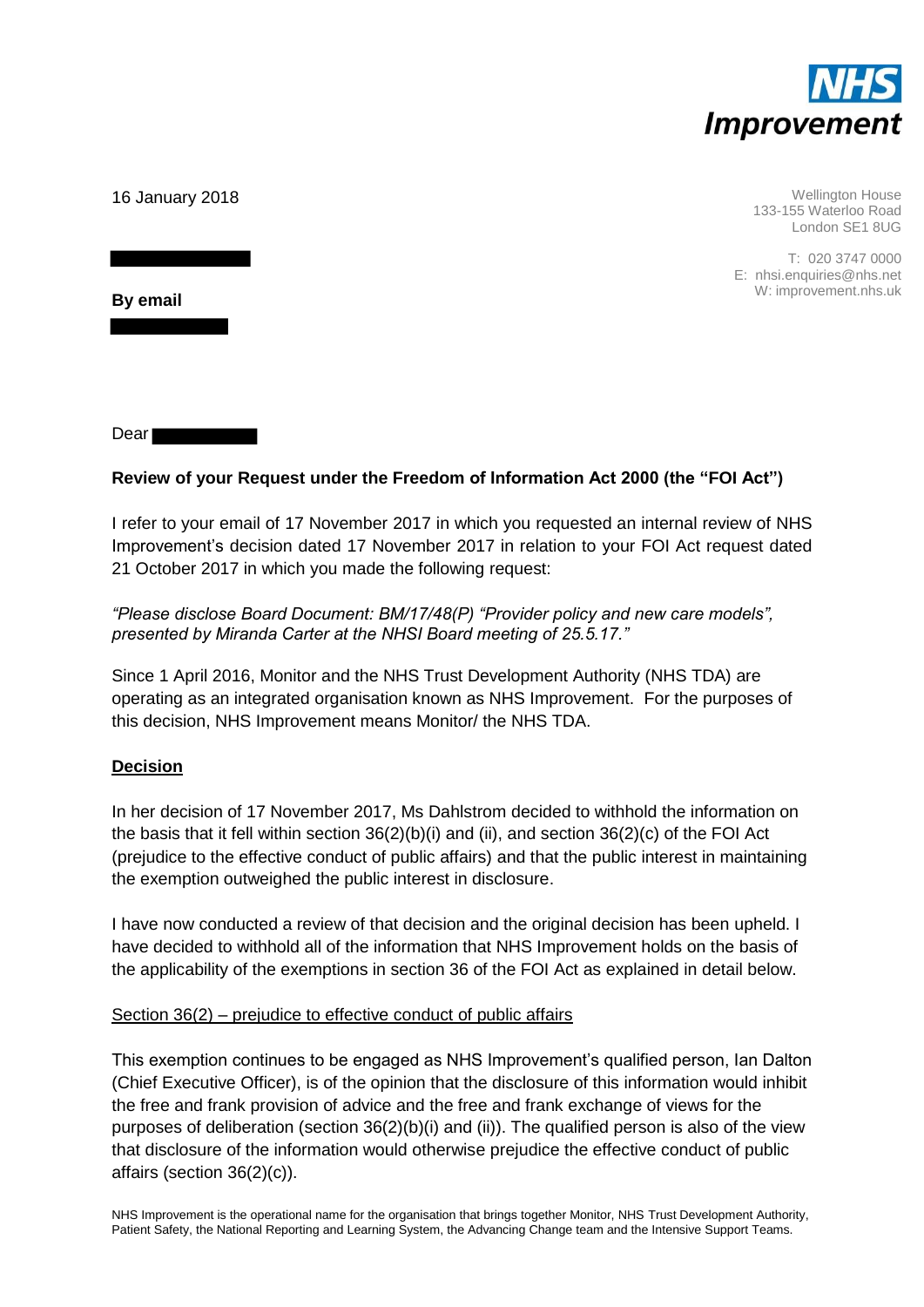## *Section 36(2)(b)(i) and (ii) – free and frank provision of advice, and free and frank exchange of views for the purposes of deliberation*

In order to carry out NHS Improvement's statutory functions, senior members of staff must be able to express themselves openly, honestly and completely when advising NHS Improvement's committees and its Board. On receipt of advice, the NHS Improvement Board needs to be able to hold the free and frank exchange of views on recommendations put to it without fear of public disclosure, in particular where policy is not yet settled.

In this case, the information concerns provider policy development, the development of new care models with NHS England and NHS trust powers. It references sensitive policy discussions with providers, the Care Quality Commission (CQC) and the Department of Health (DH), touching on potential changes to subordinate legislation. NHS Improvement's Board needs clear recommendations on these issues in order to develop policy and must be able to hold free and frank discussions on these issues in order to make effective decisions. Each of the policy questions addressed in the paper remains live and subject to further development. NHS Improvement's Board needs a safe space to develop policy on these issues without concern that the detail of those discussions or that advice will be disclosed. If this material was published it would restrict the candour and frankness with which future discussions would be conducted as individuals would be concerned about the possibility that advice, views and discussions would be made public. The result is likely to be a chilling effect on the further development of those discussions and would also be likely to inhibit the quality of advice and discussions on other policy issues. That outcome would have an adverse impact on the ability of NHS Improvement to develop effective policy and carry out its functions.

# *Section 36(2)(c) – other prejudice to the effective conduct of public affairs*

The paper contains advice and recommendations about policy issues which are still live and subject to further consideration by NHS Improvement's Board, engagement with DH and other sector stakeholders and are likely to be subject to public consultation. Premature disclosure of the information in advance of a settled position being reached, agreed with the DH and other stakeholders, and in advance of potential consultation would be likely to adversely affect NHS Improvement's ability to effectively develop policy with others which, in turn, would be likely to prejudice the effective conduct of public affairs.

## *Public interest test*

My view is that in each case the public interest in maintaining the exemption outweighs the public interest in disclosure.

In considering the balance, I have considered the public interest in transparency and openness in relation to decisions by public bodies, in particular decisions affecting the NHS. In the present case, there is a public interest in patients and the public understanding the development of NHS Improvement and related policy.